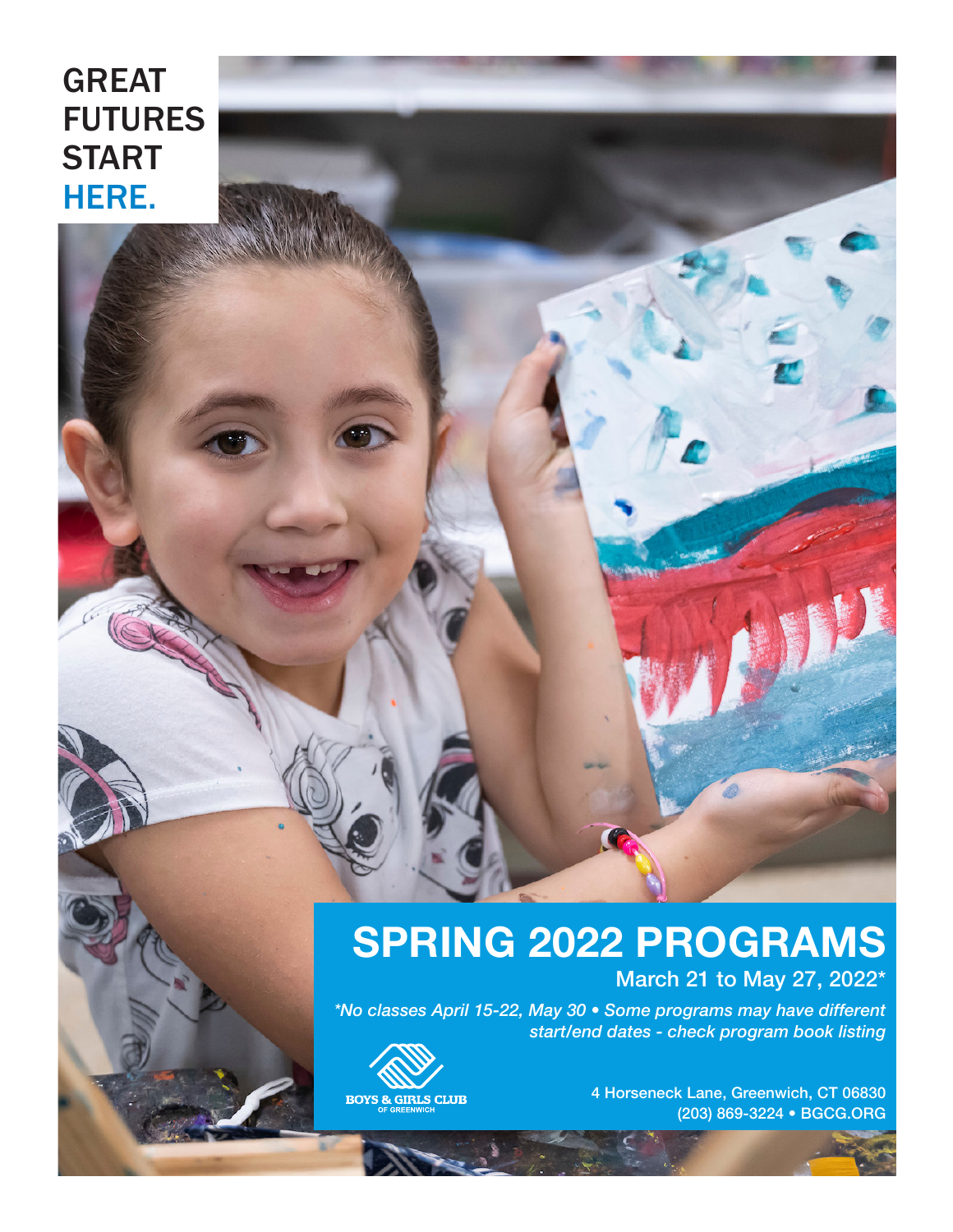# **Daily Program Offerings**

# **MONDAY**

| Kids Coding<br>Grade 1                         | 3:30-4:15pm |
|------------------------------------------------|-------------|
| After-school Swim Lessons<br>Grade 1           | 4:00-4:30pm |
| After-school Swim Lessons<br>Grades 6-12       | 4:30-5:00pm |
| Khan Academy<br>Grade 3                        | 4:30-5:00pm |
| Jr. Staff<br>Grades 6-8                        | 4:30-5:30pm |
| <b>After-school Swim Lessons</b><br>Grades 4-5 | 5:00-5:30pm |
| Cheerleading<br>Grades 3-8                     | 5:00-6:00pm |
| <b>Advanced Stroke Clinic</b><br>Grades 1-12   | 5:30-6:30pm |
| Soccer<br>Grades 1&2                           | 5:45-6:45pm |
| Mixed Medium Art<br>Grades 1-4                 | 6:00-7:00pm |
| Torch Club<br>Grades 5-8                       | 6:15-7:15pm |
|                                                |             |

# **TUESDAY**

| After-school Free Swim                    |             |
|-------------------------------------------|-------------|
| Grades 1&2                                | 3:30-4:15pm |
| Kids Coding<br>Grade 2                    | 3:30-4:15pm |
| After-school Swim Lessons                 |             |
| Grade 1                                   | 4:30-5:00pm |
| Khan Academy<br>Grades 485                | 4:30-5:00pm |
| <b>Golf Clinic</b><br>Grades 3-8          | 4:45-5:45pm |
| After-school Swim Lessons                 |             |
| Grade 2                                   | 5:00-5:30pm |
| <b>SMART Girls</b><br>Grades 3&4          | 5:00-6:00pm |
| Wrestling                                 |             |
| Grades 3-8                                | 5:00-6:00pm |
| <b>Science Fun For Kids</b><br>Grades 4-6 | 5:45-6:45pm |

Soccer Grades 3&4 5:45-6:45pm

Step It Up Grades 4-8 6:00-7:00

**Basketball**<br>Grades 5&6

**Keystone Club**<br>Grades 9-12

# WEDNESDAY

After-school Free Swim Grades 5-12 3:30-4:15pm

Kids Coding<br>Grade 3 3:30-4:15pm

After-school Swim Lessons Grade 2 4:30-5:00pm

Khan Academy Grade 2 4:30-5:00pm

**Passport to Manhood**<br>Grades 6-8 4:30-5:30pm

After-school Swim Lessons Grade 3 5:00-5:30pm

Honor Guard Grades 3-12 5:00-5:45pm

5:30-6:30pm

5:45-6:45pm

6:00-7:00pm

6:00-7:10pm

Advanced Stroke Clinic Grades 1-12 5:30-6:30pm

**Creative Writing**<br>Grades 6-7

**Basketball** Grades 3&4 5:30-7:10pm

Programming Grades 6-12 5:45-6:45pm

**Soccer**<br>Grades 586

**Mixed Medium Art**<br>Grades 5-12

**Basketball**<br>Grades 7&8

Brotherhood Grades 9-12 6:15-7:15pm

| וווטטד <sub>י</sub> ט טדיט |  |
|----------------------------|--|
|                            |  |
| 6:00-7:00pm                |  |

6:00-7:10pm

6:15-7:15pm

# **THURSDAY**

| After-school Free Swim<br>Grades 3&4 | 3:30-4:15pm |
|--------------------------------------|-------------|
| <b>Kids Coding</b><br>Grades 485     | 3:30-4:15pm |
| <b>After-school Swim Lessons</b>     |             |
| Grade 1                              | 4:30-5:00pm |
| <b>Khan Academy</b>                  |             |
| Grade 1                              | 4:30-5:00pm |
| After-school Swim Lessons            |             |
| Grades 4-5                           | 5:00-5:30pm |
| <b>SMART Girls</b><br>Grade 5        | 5:00-6:00pm |
| <b>Basketball</b><br>Grades 1&2      | 5:30-7:10pm |
| Soccer                               |             |
| Grades 7&8                           | 5:45-6:45pm |
| <b>Beginner Comic and Cartooning</b> |             |
| Grades 3-6                           | 6:00-7:00pm |
| Basketball                           |             |
| Grades 9-12                          | 6:00-7:10pm |
| <b>Table Tennis</b><br>Grades 6-12   | 6:15-7:15pm |

# FRIDAY

| After-school Swim Lessons<br>Grades 6-12 | 4:00-4:30pm    |
|------------------------------------------|----------------|
| After-school Swim Lessons<br>Grade 2     | 4:30-5:00pm    |
| <b>SMART Girls</b><br>Grades 6-8         | 4:30-5:30pm    |
| Intro to Tennis<br>Grades 5-8            | 4:30-6:00pm    |
| After-school Swim Lessons<br>Grade 3     | $5:00 - 5:30k$ |

V2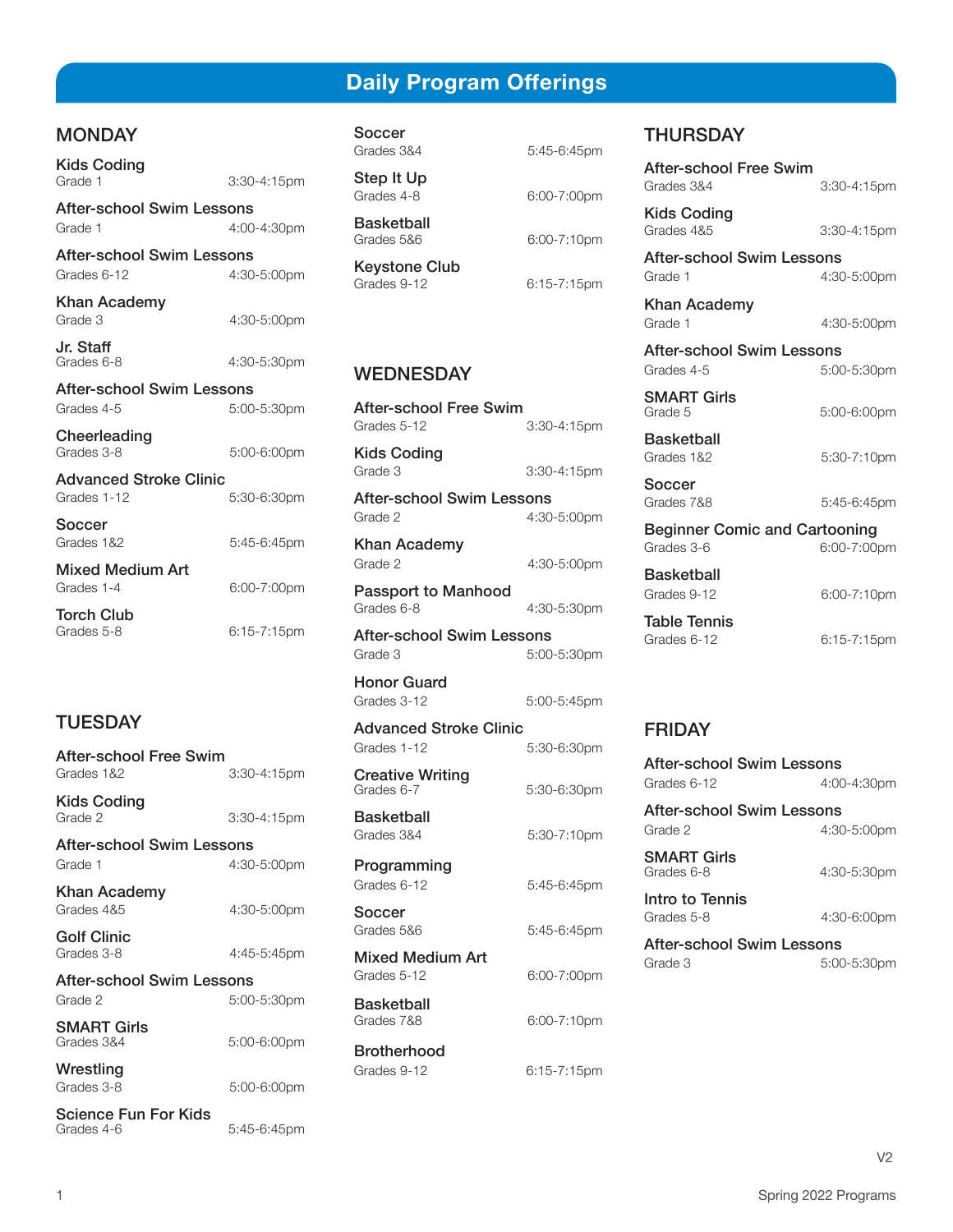# **Academic Success**

# **GREENWICH UNITED WAY'S READING CHAMPIONS**

Grades 1-5

*\*\*Mandatory Parent Meeting required prior to signing up*

*At the request of Reading Champion volunteers, children enrolled in this program may be required to wear masks only during their designated time with the volunteers. Masks will be provided for your child, as necessary.*

Sign up for one-on-one reading enrichment through our branch of Greenwich United Way's Reading Champions program. Our reading specialists meet for 30 minutes once a week to improve fluency and reading comprehension. A portion of this program will utilize an online reading program. Space is limited.

Email Deelia Wadsworth - dwadsworth@bgcg.org for info and to register

Grades 1-5 Monday - Thursday 3:30-5:00pm

# **CREATIVE WRITING**

Grades 6-7 | Location: Learning Center | Limited to 6 participants

This class focuses on expressive writing in many different forms. Members will have the opportunity to explore several different types of poetry and prose styles, as well as responding to literature, art mediums, quotes, and music. Originality and writing that shows thought will be emphasized. Strategies to avoid writer's block and new ways to discover ideas for writing will be studied.

March 30 - May 18

Grades 6-7 Wednesday 5:30-6:30pm

# **HOMEWORK HELP**

*Registration is not required*

All grades | Location: Learning Center Homework Help encourages a consistent routine of allowing the student time to get their assignments completed.

All Grades Monday - Thursday 3:00-5:00pm

# **KHAN ACADEMY**

Grades 1-5 | Location: Learning Center | Limited to 12 participants Khan Academy offers practice exercises, instructional videos and a personalized learning dashboard that empower learners to study at their own pace in and outside of the classroom. We tackle math, science, computer programming, history, art history, economics and more. Our math curriculum guides learners from kindergarten to calculus using state-of-the-art adaptive technology that identifies strengths and learning gaps.

#### March 28 - May 26

| Grade 1    | Thursday  | 4:30-5:00pm |
|------------|-----------|-------------|
| Grade 2    | Wednesday | 4:30-5:00pm |
| Grade 3    | Monday    | 4:30-5:00pm |
| Grades 4&5 | Tuesday   | 4:30-5:00pm |

### **POWER HOUR**

#### All Grades | Location: Learning Center

Power Hour provides one-on-one, volunteer-based tutoring for members in need of academic support. Parents must sign a contract and supply the necessary forms and information needed for tutors to contact the school regarding their child's academic progress. \*Program continues throughout the year on a seasonal schedule.

Email Deelia Wadsworth - dwadsworth@bgcg.org for info and to register March 28 - May 26

All Grades Monday - Thursday 4:00-5:00pm

# **SCIENCE FUN FOR KIDS**

Grades 4-6 | Location: Art Room | Limited to 12 participants Members will discover their inner scientist and learn about light, electricity, magnetism, simple chemistry, astronomy, and other cool

stuff! Participants will be immersed in the world of science through different experiences and themes each week.

March 29 - May 17

Grades 4-6 Tuesday 5:45-6:45pm

# **TUTORING**

All Grades

Members in need of tutoring should contact our Education Coordinator to schedule tutoring sessions based on their needs. Email Deelia Wadsworth - dwadsworth@bgcg.org for info and to register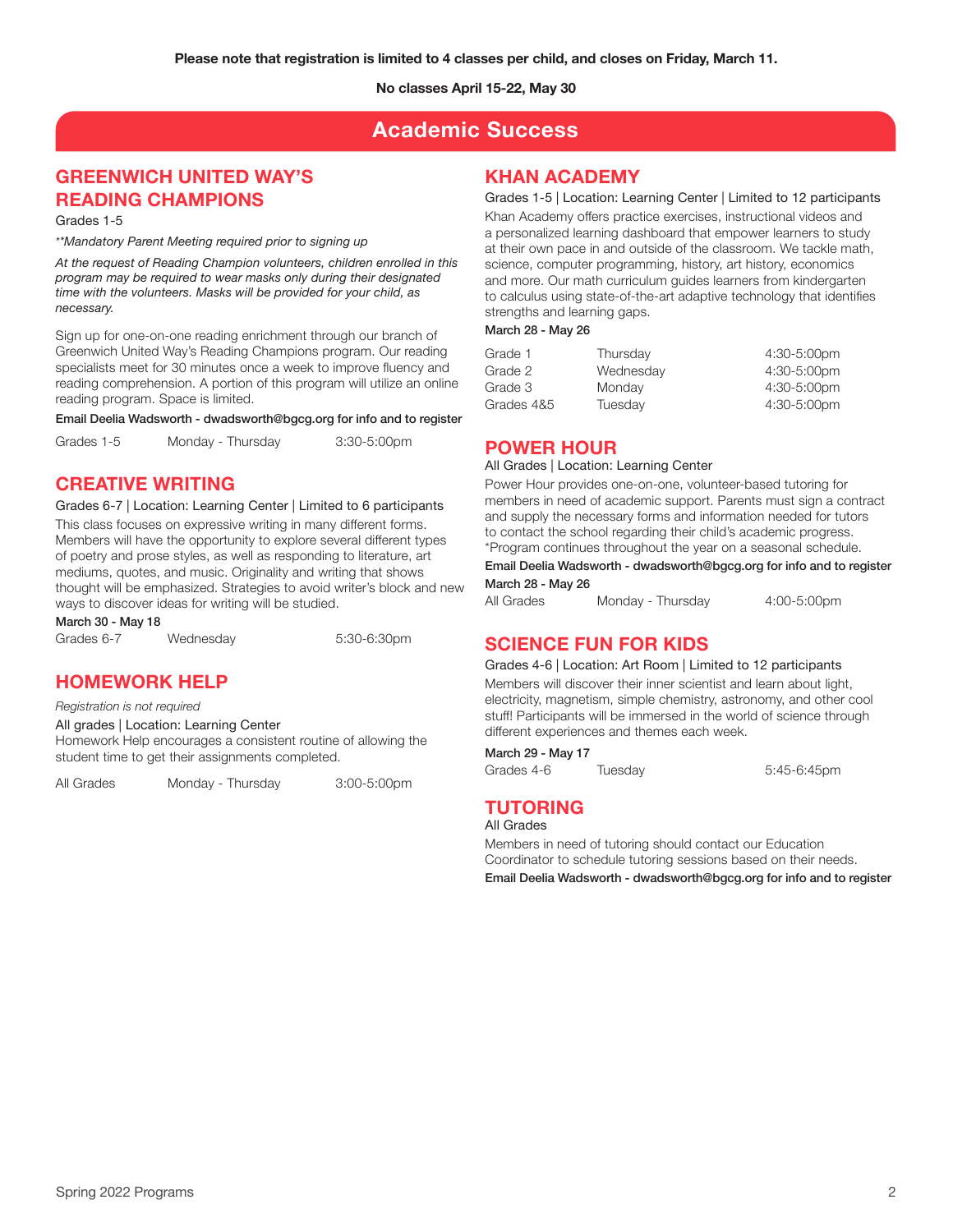# **Aquatics**

# **ADVANCED STROKE CLINIC**

Grades 1-12 | Location: Pool | Limited to 15 participants Clinics will help swimmers build endurance and refine strokes. No competition involved. Swimmers MUST have knowledge of freestyle, backstroke and breaststroke, and will have to demonstrate two laps of each consecutively. Participants must have been members of the Barracudas or Jr. Barracudas swim team.

Grades 1-12 Monday and Wednesday 5:30-6:30pm

### **AFTER-SCHOOL FREE SWIM**

Grades 1-12 | Location: Pool Free swim for current members only

| Tuesday   | $3:30 - 4:15$ pm |
|-----------|------------------|
| Thursday  | 3:30-4:15pm      |
| Wednesday | 3:30-4:15pm      |
|           |                  |

### **AFTER-SCHOOL SWIM LESSONS**

Grades 1-12 | Location: Pool | Limited to 15 participants per time slot Limited to 1 class per swimmer

All BGCG members have the opportunity to have a 30-minute swim lesson once a week; choose only one day from the schedule. Every child will be evaluated on the first day of lessons and will be divided into groups according to their swimming ability. Lessons will vary from "learn to swim" to "stroke technique." Members who miss more than two consecutive lessons will be removed from the swim lesson schedule.

| Grade 1     | Monday    | 4:00-4:30pm |
|-------------|-----------|-------------|
|             | Tuesday   | 4:30-5:00pm |
|             | Thursday  | 4:30-5:00pm |
| Grade 2     | Tuesday   | 5:00-5:30pm |
|             | Wednesdav | 4:30-5:00pm |
|             | Friday    | 4:30-5:00pm |
| Grade 3     | Wednesday | 5:00-5:30pm |
|             | Friday    | 5:00-5:30pm |
| Grades 4-5  | Monday    | 5:00-5:30pm |
|             | Thursday  | 5:00-5:30pm |
| Grades 6-12 | Monday    | 4:30-5:00pm |
|             | Friday    | 4:00-4:30pm |

### **FEE-BASED AQUATIC PROGRAMS OPEN TO THE PUBLIC**

Please contact Ashley Culver, Aquatics Coordinator, to register for a class: aculver@bgcg.org or 203-869-3224 ext 134.

# **PRIVATE & SEMI-PRIVATE LESSONS**

Fee: \$370-\$650

#### **Weekly sessions: Session 3: February 28 - April 30** • **No Classes April 15, April 16-23 • Friday and Saturday classes have 7 lessons**

BGCG is happy to offer private and semi-private swim lessons to adults and children of all ages throughout the community wanting expert water instruction. Private lessons are 30 minutes long and pair one swimmer with one instructor. Semi-private lessons also last 30 minutes, but up to four swimmers of the same ability can join the same lesson, which makes these lessons a great fit for siblings or friends who want to swim together.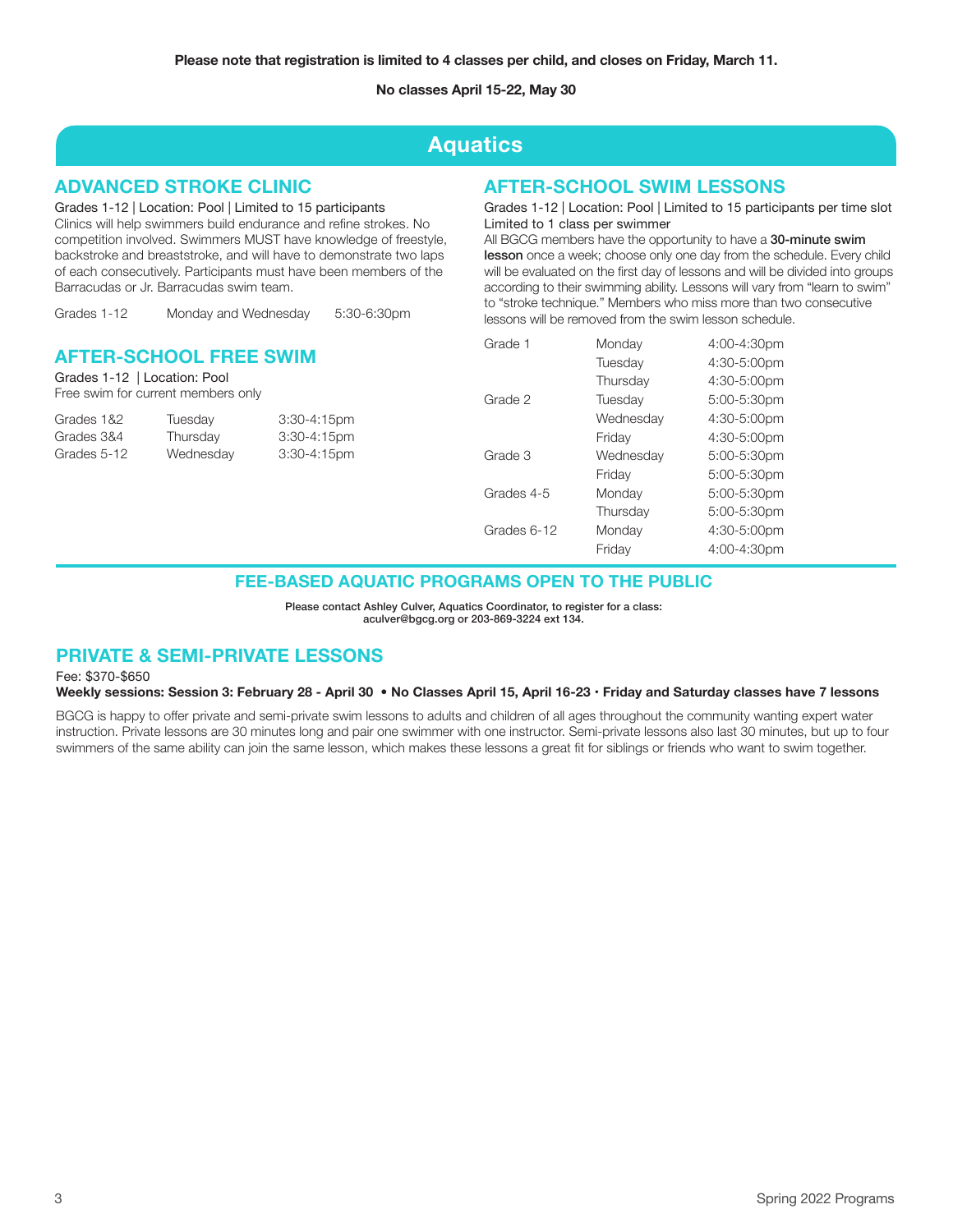# **Arts & Technology**

# **BEGINNER COMIC AND CARTOONING**

Grades 4-6 | Location: Art Room | Limited to 10 participants Calling all creative comic book and cartoon lovers who are eager to express themselves creatively while having FUN in the process! In this engaging and inspiring comics and cartoons drawing art class, members will learn specific comic and cartoon drawing techniques combined with encouragement for personal self-expression. Youth will develop their own unique, personal drawing style while learning how to draw faces, living figures in motion, develop comics and cartoons. Members will create story boards, unique story characters, text bubbles, and their very own comic strips, while gaining confidence in their work and themselves as artistic individuals.

Grades 4-6 Thursday 6:00-7:00pm

# **KIDS CODING**

Grades 1-5 | Location: Computer Lab | Limited to 16 participants This multimedia adventure is perfect for aspiring coders. Students create animated stories and games while learning programming concepts such as SCRATCH. This drag and drop platform developed by MIT allows participants to play with sprites and blocks to set a foundation of computational thinking – an essential skill in today's tech-driven world.

#### March 28 - May 26

| Grade 1    | Monday    | $3:30 - 4:15$ pm |
|------------|-----------|------------------|
| Grade 2    | Tuesdav   | $3:30-4:15$ pm   |
| Grade 3    | Wednesday | $3:30 - 4:15$ pm |
| Grades 4&5 | Thursday  | $3:30-4:15$ pm   |

# **MIXED MEDIUM ART**

Grades 1-12 | Location: Art Room | Limited to 20 participants Focusing on creative exploration through a variety of traditional and experimental materials, students will create 2D and 3D pieces as well as small scale installation pieces.

| Grades 1-4  | Monday    | $6:00-7:00$ pm |
|-------------|-----------|----------------|
| Grades 5-12 | Wednesday | 6:00-7:00pm    |

### **PROGRAMMING**

Grades 6 -12 | Location: Computer Room | Limited to 12 participants

*Prerequisite: Must have participated in in Game Design, Raspberry Pi or Intro to programming*

This class will review design, development, construction using combined topics from the prerequisite classes. Members will complete three special projects to showcase the skills learned.

### Begins March 30

Grades 6-12 Wednesday 5:45-6:45pm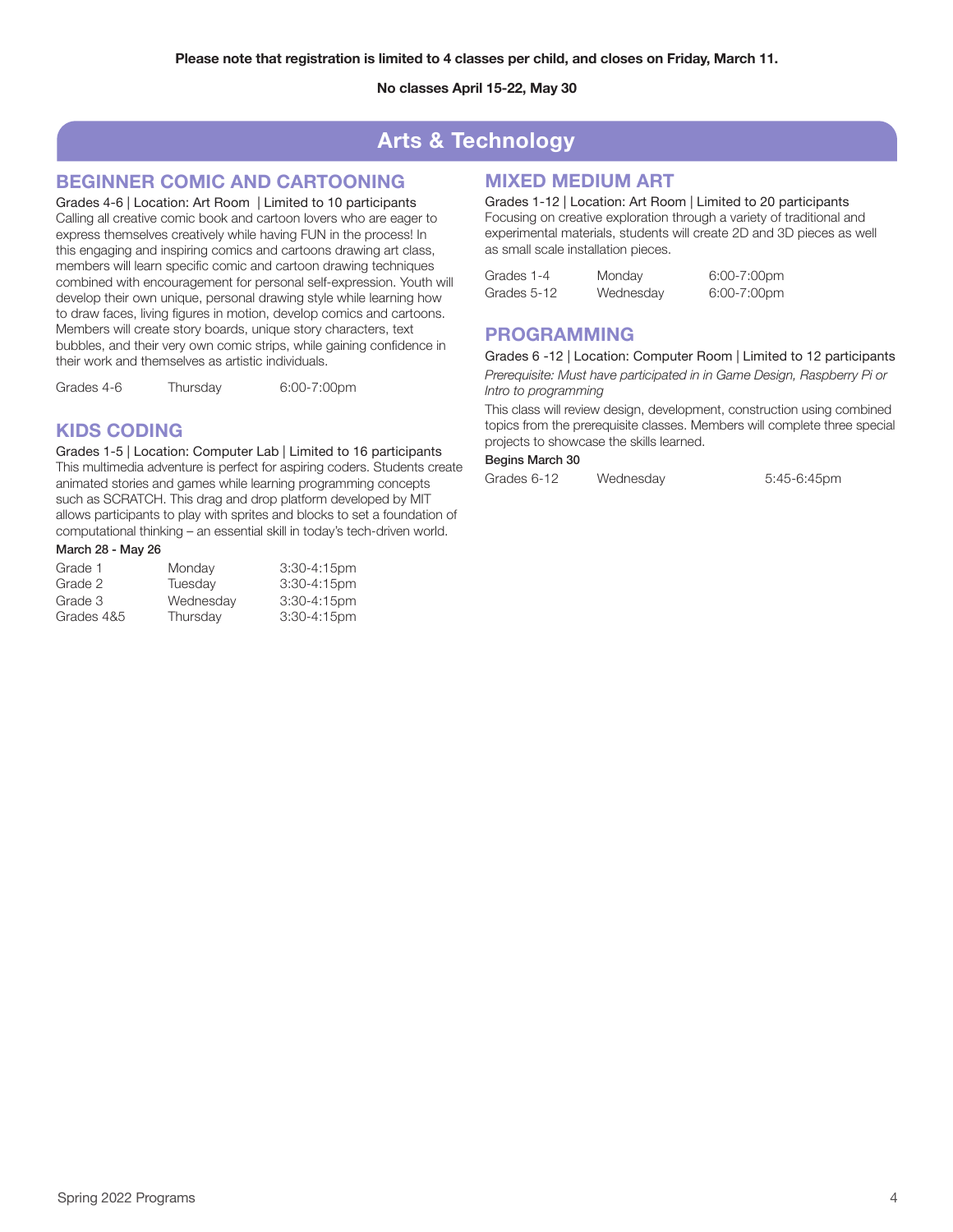# **Character & Leadership Development**

# **BROTHERHOOD**

#### Grades 9-12 | Location: Annex

Brotherhood allows young men a chance to express themselves in group discussions and activities that reinforce positive behavior.

Grades 9-12 Wednesday 6:15-7:15pm

# **JR. STAFF**

#### Grades 6-8 | Location: Annex

The Junior Staff Program offers great leadership training and is designed to give members a chance to work within the Boys & Girls Club walls. Members talk about personal, academic and life goals. The Junior Staff members are assigned specific duties to help and support Boys & Girls Club members as well as the staff. The BGCG Teen Coordinator oversees the Junior Staff Program.

Grades 6-8 Monday 4:30-5:30pm

# **HONOR GUARD**

#### Grades 3-12 | Location: Library | Limited to 12 participants

The Honor Guard performs at community events such as the Old Timers Dinner, high school sporting events, Memorial Day and Fourth of July ceremonies. Members learn teamwork, leadership and character development.

Grades 3-12 Wednesday 5:00-5:45pm

# **KEYSTONE CLUB**

#### Grades 9-12 | Location: Annex

Keystone Club is the Boys & Girls Club Movement's most dynamic teen program. Keystone Clubs are chartered leadership and service clubs for youth in grades 9-12 designed to develop good character and help members grow to become productive, responsible adults. Keystone teens elect officers and implement their own service projects in three core areas: Character and Leadership, Service to the Club and Community, and Education & Career Exploration. Keystone Clubs are designed to help teen members become more productive citizens and leaders. Each year, the Greenwich Cardinal Keystone Club participates

in a national project resulting in a service project with a national scope.

Grades 9-12 Tuesday 6:15-7:15pm

# **PASSPORT TO MANHOOD**

### Boys Grades 6-8 | Location: Annex

Passport to Manhood promotes and teaches responsibility in middle school-age boys. Passport to Manhood gives young men a chance to express themselves in discussions and activities that reinforce positive behavior in a small group environment.

Grades 6-8 Wednesday 4:30-5:30pm

# **SMART GIRLS**

#### Girls Grades 3-8 | Location: First Floor Library

SMART Girls is a small group program designed to meet the developmental needs of girls. Each girl will be equipped with critical knowledge and skills in physical health, wellness, mental health and self-esteem and healthy relationships. Girls will explore their individual and societal attitudes and values as they build healthy attitudes and lifestyles.

| Grades 3&4 | Tuesday  | $5:00-6:00$ pm |
|------------|----------|----------------|
| Grade 5    | Thursday | 5:00-6:00pm    |
| Grades 6-8 | Friday   | 4:30-5:30pm    |

# **TORCH CLUB**

#### Grades 5-8 | Location: Game Room

The Torch Club is a chartered leadership group for middle school-age youth. This national award-winning group elects officers and works together to plan and implement activities based on service to the Club/ Community, health and fitness, education and social recreation.

Grades 5-8 Monday 6:15-7:15pm Game Room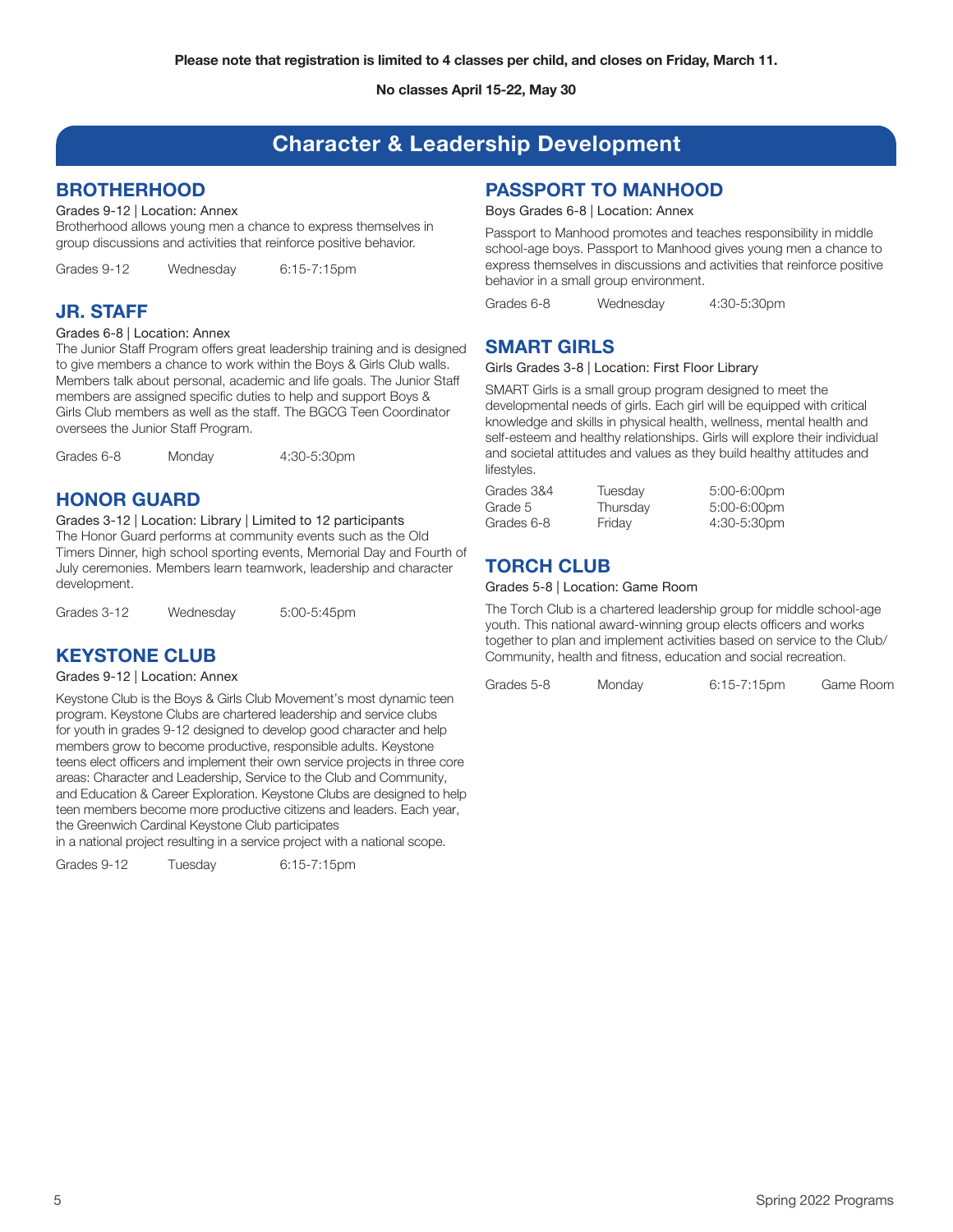# **Health & Fitness**

#### **All Health & Fitness Classes are Co-ed**

# **BASKETBALL**

#### Grades 1-12 | Limited to 40 participants

All players will learn the fundamentals of team basketball and sharpen their skills while having fun.

| Thursday  | 5:30-7:10pm      | Gym         |
|-----------|------------------|-------------|
| Wednesday | $5:30 - 7:10$ pm | Gvm         |
| Tuesday   | 6:00-7:10pm      | Field House |
| Wednesday | $6:00 - 7:10$ pm | Field House |
| Thursday  | $6:00 - 7:10$ pm | Field House |
|           |                  |             |

### **CHEERLEADING** *NEW*

#### Grades 3-8 | Location: Gym | Limited to 25 participants

A partnership with the Greenwich High School cheerleading program, youth will learn the basic moves, stunts and cheers of from the GHS players and coaches.

Grades 3-8 Monday 5:00-6:00pm

# **GOLF CLINIC**

Grades 3-8 | Location: Field House | Limited to 12 participants Members will learn the fundamentals and rules of golf. This program is a partnership with First Tee CT.

Grades 3-8 Tuesday 4:45-5:45pm

### **SOCCER**

#### Grades 1-8 | Limited to 30 participants

All members will compete, sharpen their soccer skills and have fun!

| Grades 1&2 | Monday    | $5:45-6:45$ pm | Field        |
|------------|-----------|----------------|--------------|
| Grades 3&4 | Tuesday   | $5:45-6:45$ pm | Field        |
| Grades 5&6 | Wednesday | $5:45-6:45$ pm | Field        |
| Grades 7&8 | Thursdav  | $5:45-6:45$ pm | <b>Field</b> |

### **STEP IT UP**

Grades 4-8 | Location: Learning Center | Limited to 14 participants In this class participants will learn how to Step, a form of percussive dance in which the entire body is used as an instrument to produce complex rhythms and sounds through a mixture of footsteps and hand claps. Dance, Tap, March and Afro-Caribbean dance elements will be incorporated to produce routines.

Grades 4-8 Tuesday 6:00-7:00pm

### **TABLE TENNIS**

#### Grades 6-12 | Location: Annex | Limited to 12 participants

The Table Tennis program is open to beginner and advanced players. Come in and play against other members in the club and improve your skills. Learn how to perfect your shot with our Table Tennis Robot!

Grades 6-12 Thursday 6:15-7:15pm

### **INTRO TO TENNIS**

#### Grades 6-12 | Location: Members will be transported to and from town tennis facility | Limited to 12 participants

This program introduces the game of tennis to beginners. The main goal is to get our members accustomed to regulation size courts and give them a basic understanding of how to play the game. Beginning with instructional exercises with foam "learn to play balls" and leading up to an entry level of competitive play amongst each other.

Grades 6-12 Friday 4:30-6:00pm

# **WRESTLING** *NEW*

#### Grades 3-8 | Location: Gym | Limited to 20 participants

A partnership with the Greenwich High School wrestling program, youth will learn the basic moves of wrestling and condition from the GHS players and coaches. Dress in comfortable athletic wear.<br>Grades 3-8 Tuesday 5:00-6:00p  $5:00-6:00p$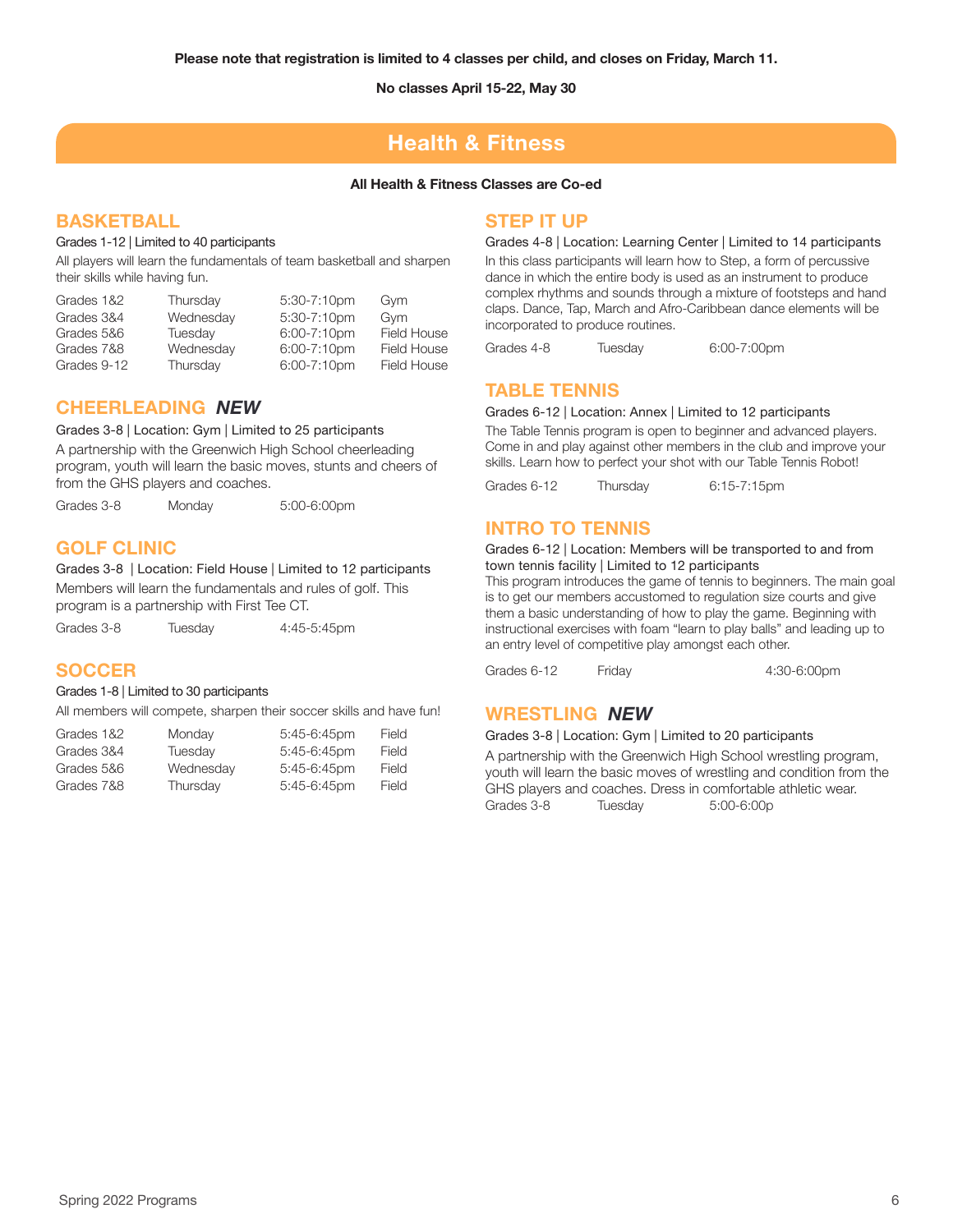# **After-School Program**

BGCG offers an After-School Program for ages 6-18 from 3:00 – 6:00 PM, Monday-Friday at the Clubhouse. Groups are divided by gradelevels and are supervised by BGCG Staff members. Each group has their own room or "base area" and spends the majority of their time in that area throughout the afternoon. After-School programs promote our three key areas: Academic Success and Enrichment, Character Development, and Healthy Lifestyles. Each group has time for additional activities for gross motor skills, arts and crafts, board games, small group activities, STEM and educational opportunities.

#### **After-School Program Details**

Hours: 3:00 - 6:00 PM, Monday-Friday.

Cost: Included in \$75 yearly membership fee.

**Transportation:** Transportation from schools is provided by the District buses as well as BGCG buses, which pick up students at their school based on the number of students registered from those schools.

**Snacks:** Daily healthy snacks are provided.

#### **Safety Measures**

- Groups will be limited to 20 students, with supervisors assigned to each group.
- Following the Office of Early Childhood regulations and CDC guidelines, BGCG follows strict daily cleaning protocols and safety measures.
- Strict pick-up guidelines for parents and caregivers must be followed. If members are not registered for an evening program, they must be picked up by 6:00 PM. No adults are allowed into the building during Clubhouse after-school hours, unless approved in advance.

# **Evening Enrichment Program**

#### **No classes are held on early release days or school holidays.**

During the early evening hours, BGCG offers an array of robust programs for our members from ages 6 through 18 in our core focus areas of Academic Success & Enrichment, Character Development, and Healthy Lifestyles. Pre-registration for evening programs is required, and can be completed by registering online at bgcg.org.

#### **Evening Enrichment Program Details**

Spring dates of operation: March 21 - May 27, 2022 Some programs may have different start/end dates - check program book listing

Hours: 3:30 - 7:15 PM, Monday-Friday, depending on program.

Cost: Included in \$75 yearly membership fee.

**Transportation:** There is only one pick-up after school, and no transportation is provided specifically for evening enrichment programs.

#### **Safety Measures**

- Groups will be limited to 20 students, with supervisors assigned to each group.
- Following the Office of Early Childhood regulations and CDC guidelines, BGCG follows strict daily cleaning protocols and safety measures.
- Strict pick-up guidelines for parents and caregivers must be followed. If members are not registered for an evening program, they must be picked up by 6:00 PM. No adults are allowed into the building during Clubhouse after-school hours, unless approved in advance.

# **General Information**

# **Accidents**

BGCG strives to maintain a safe and secure environment. There is an assumed risk in many of our core programs including, but not limited to, sports. Please feel safe in knowing that our trained staff members are attentive to providing the safest environment possible. The completed membership application authorizes the Club staff to seek medical treatment for a member, if necessary. In the event of a serious injury, the staff will call 911 immediately and then call the parents/guardians or alternative emergency contacts. This is one more reason why updated contact information is your responsibility and crucial to your child's well-being.

# **Behavior Policy & Member Expectations**

The Boys & Girls Club is committed to providing the best Club experience for all members. We strive to create a positive Club environment, to foster member development and promote positive interaction among our members, staff and volunteers. We believe that all persons involved in our Club have the right to a safe, respectful and productive environment. We believe that this type of quality climate requires high expectations, positive behavioral guidelines and fair discipline policies and procedures. In an effort to maintain this environment, we teach and practice the following Club expectations and discipline policy to allow all members and parents/guardians to have a clear understanding of the Club's standards and expectations.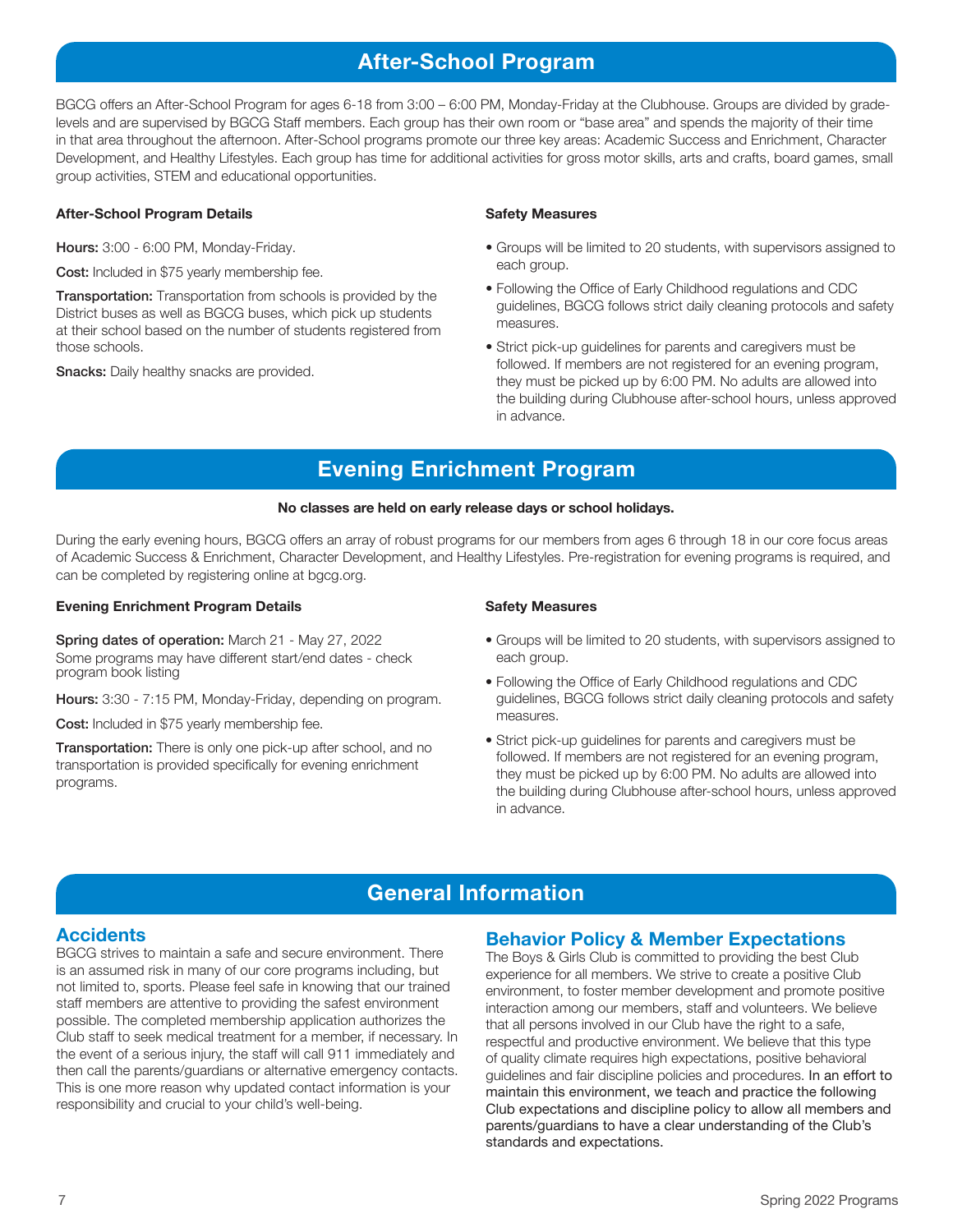# **General Information**

# **Code of Conduct**

The Boys & Girls Club of Greenwich is committed to providing a safe place for children and youth. Aggressive, hostile and other dangerous behavior is not tolerated. No one shall threaten the safety of another person. We are a tobacco-free environment and use of tobacco products is prohibited on Club property or at Club-sponsored events. Substance abuse, which includes the possession, use or sale of illegal drugs or the unlawful use of lawful substances including alcohol and prescription drugs will not be tolerated on Club premises or at any Clubsponsored or Club-related functions.

Parents must treat Club staff, volunteers, members and other parents with respect. Please remember that children learn best by example and it is critical that parents and staff work together to provide the most positive experience possible for children enrolled in BGCG programs.

BGCG reserves the right to dismiss a family at any time we deem necessary. Reasons for dismissal include, without limitation, the following: excessive disruptive or dangerous behavior by the child or parent, excessive and continuing injuring of other children, adults or property; any other inappropriate conduct, to be determined at our discretion.

# **Discipline Policy & Procedures**

The Club maintains an escalating policy of discipline with final decisions resting with the Chief Executive Officer. Breaches of Club rules and expectations are considered serious and can ultimately result in suspension or termination of membership. Following steps that may be taken:

- Verbal warning with possible removal from activity.
- Removal from activity and meeting with VP of Programs and a phone call to parent/guardian.
- Formal meeting with member, parent/guardian and VP of Programs.

# **Members Entering the Club**

Before entering the Club, members must:

- Scan their membership card in and out at the Front Desk every day. Replacement cards are \$5.
- Report directly to their home base.
- For drop-off or pick-up, parents are not permitted in the Club and must remain in their cars.

# **Food**

BGCG understands and appreciates the need for a healthy diet among all of our members. It is our goal to encourage healthy eating habits that promote the well-being of our youth. On weekdays, the Club provides a healthy snack in the afternoon thanks to private contributions. Members are welcome to bring their own healthy snacks and drinks (please note that refrigerators and microwaves are NOT available).

# **Inclement Weather Policy**

When the Greenwich Public Schools are CLOSED or have an early dismissal due to inclement weather, the Boys & Girls Club of Greenwich will also be CLOSED. In addition, if public schools cancel their after school activities, BGCG activities will be also CANCELED and will not accept kids after school.

# **Late Pick-Up Policy**

For every 15 minutes that you are late to pick-up your child, you will be required to pay \$10.00. Payment must be made before your child will be allowed back into the Club. If you do not pay, your child will not be allowed back into the After-School Program until your late fee is paid.

# **Medication**

BGCG does not dispense, store and/or oversee medication of any kind, including all non-prescription medications, sunscreens and lotions. We will hold medication upon parents' request.

# **Membership Cards**

ONE membership card will be provided to each new or renewal member when all application requirements have been met. Members should bring their card to the Club EVERY DAY. Club members are required to scan in and out each day upon entering and departing the Club. If a member does NOT have his or her card, certain privileges to program offerings may be denied. If a Club card is lost, a replacement fee of \$5 will be charged.

### **Personal Belongings**

BGCG is not responsible for any personal belongings that are lost or stolen at the Club. Necessary items, such as backpacks and jackets, should be clearly marked with the member's name. Items that are not collected from our lost-and-found area in a timely fashion will be donated to a local charity. Please encourage your children not to bring any valuables to the Club including, but not limited to, cell phones, PlayStations, Pokémon cards or other electronic devices.

# **Phone Calls**

Our phones are for Club business only. Members should ask permission to use phones or receive calls in emergencies only. Our lines need to remain open in the event of an emergency. Please make any necessary arrangements before your child comes to the Club so that you do not have to call the Club and your child does not have to call you.

### **Supervision**

Our staff are trained Youth Development Professionals. A full-time staff member and/or part-time staff oversees each cohort designated program area. Please take the time to remind your child of the need to follow Club rules and directions AT ALL TIMES whether directions are given by a full-time staff member or a part-time staff member. All BGCG employees are mandated reporters and are required to report suspected child abuse or maltreatment – or cause a report to be made – when, in their professional roles, they are presented with reasonable cause to suspect abuse or maltreatment.

### **Transportation**

Transportation is available from most schools in the Greenwich School District to the Club. Please check with your individual school for information.

We follow Greenwich Public Schools' COVID transportation policy - masks are required and must cover the nose and mouth during transit. The mask must be in place prior to boarding the bus/van, and remain in place during transit.

#### Protocols

- Face masks are provided on all vans for those members who lost, or forgot to bring one.
- Masks must be worn at all times, including while boarding and exiting the bus/van.